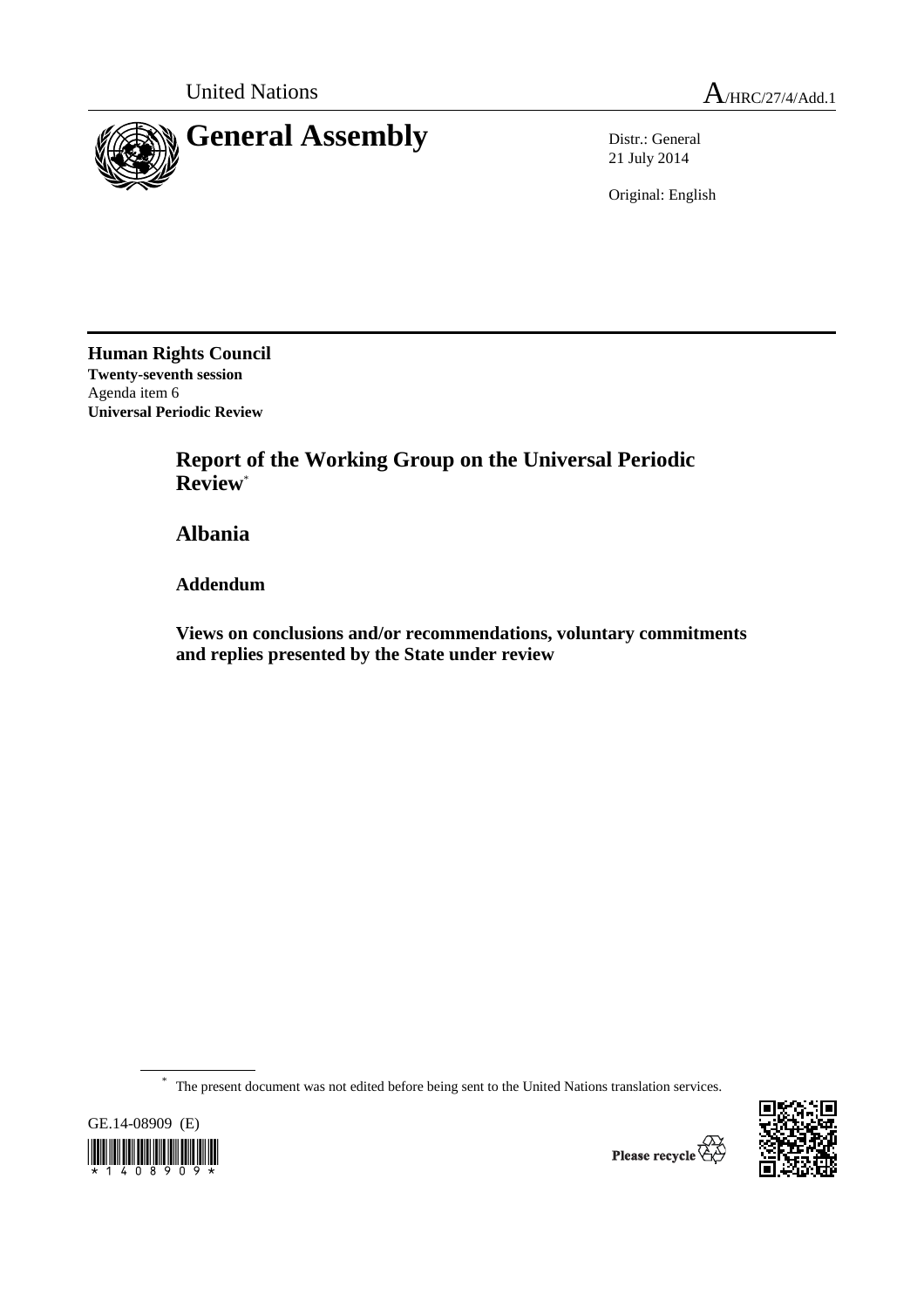1. According the paragraph 106 of the Draft Report of Working Group on UPR, after the examination of the recommendations contained in this paragraph Albania submits it views and provides responses on these recommendations.

2. The following recommendations enjoy the support of Albania which considers that most of the accepted recommendations are in the process of implementation, while the recommendations 106.7, 106.21 are partially accepted and the recommendation 106.22 is noted.

## **106.1 Accepted/in process of implementation**

3. The domestic legislation protects and guarantees that all persons under 18 have the protections accorded by the Convention on the Rights of the Child (CRC).

4. The Albanian Constitution guarantee the rights of the child and in this context the state through its legal initiatives ensures fulfilling of the needs of child welfare, upbringing, education, employment, its intellectual development. The state has the obligation to ensure mitigation procedures for children during the trial proceedings, and to ensure the protection of children from all forms of abuse, violence, abuse, exploitation and use for work, especially under the minimum age for child labour.

5. The definition of the child is clearly defined in the domestic legislation, namely on the law "On the rights of the child", in accordance with the CRC, as well providing the protection of the children. According to this law "child" refers to any individual born alive, until 18 years of age. In case the age of the person is not fully determined, but there are reasons to presume that the person is a child, the person is considered a child and benefits from this law until his age is fully determined.

## **106.2, 106.14 Accepted/in process of implementation**

6. The Criminal Code provides as offence "the maltreatment of minors", namely "compulsion, exploitation, push or use of minors to work, to provide income, to beg or commit acts that harm their mental, physical development, education, as well as aggravating circumstances and appropriate sanctions.

7. The "Labour Code", provides the ban of the recruitment of minors under the age of 16. An exception applies to the cases when minors from the age of 14 to 16 are employed only during the school holidays in light jobs that do not harm their health and growing.

8. The law "On safety and health at work" provides special protection for minors at work, and their exclusion from work in difficult conditions that endanger their well-being and development.

9. Some of the worst forms of child labour are addressed in the action plan for the "protection and care for children in street situations". A task force with representatives of the institutions at central and local level, and field teams are established, to identify and manage the cases. From June 2014 an awareness campaign is being implemented for the prevention of the exploitation of child labour. Measures are foreseen to strengthen the inspection of child labour, the worst forms of labour the conditions of the work in particular sectors.

## **106.3 Accepted/in process of implementation**

10. The law ""On the protection of the rights of the child" guarantee the protection of their rights. To strengthen the child protection system, is foreseen the review of the existing legal framework and the policies, the analysis and evaluation of this system for identifying the achievements, problems, the proper functioning of a multi-sector system and strengthening of cooperation between different actors.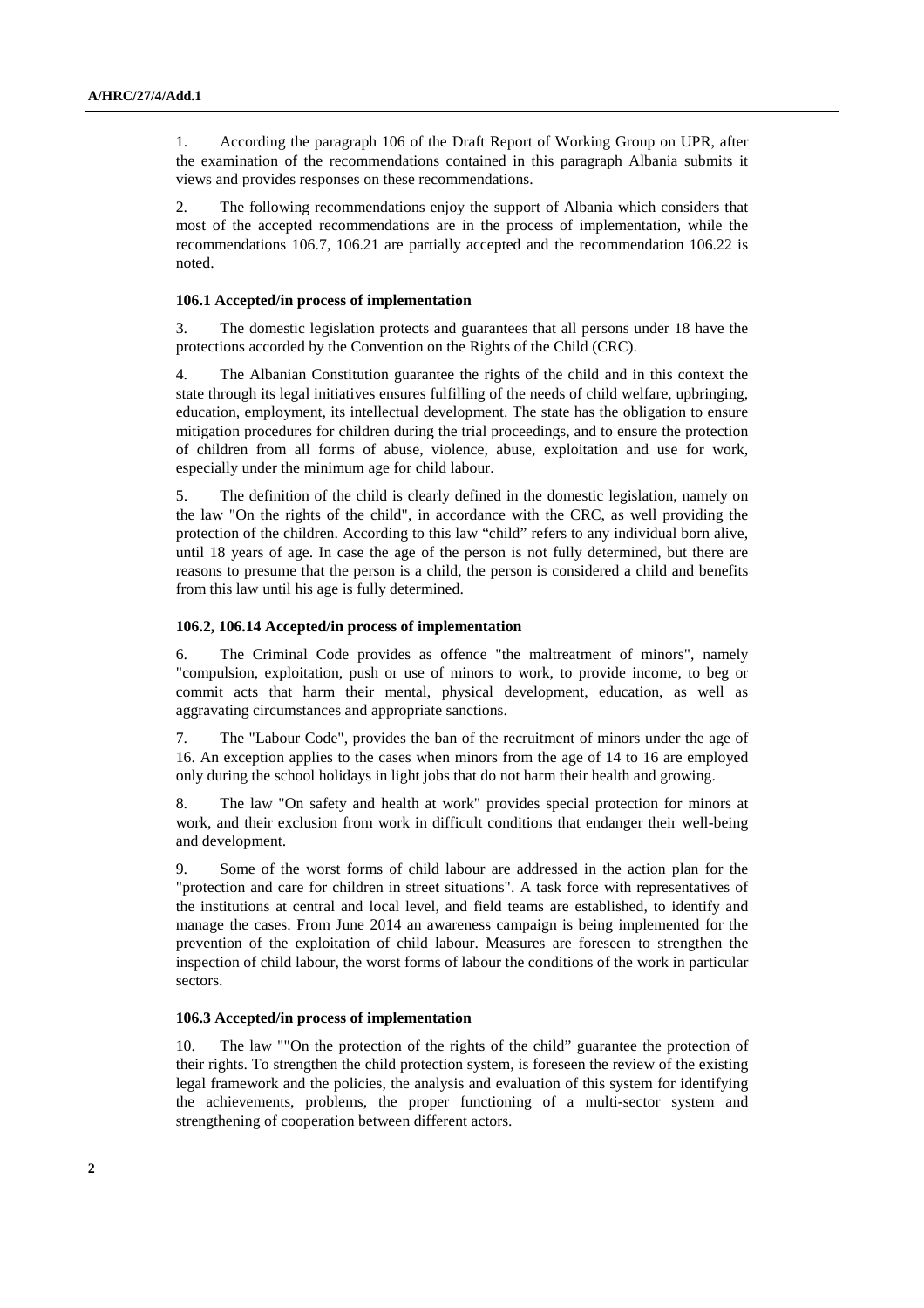11. The labour protocol on the child protection system which provides procedures for handling cases of children in danger is adopted, including various actors (teachers, police officers, health workers), as well as actors on local level.

#### **106.4 accepted, in process of implementation**

12. Strengthening of the measures on gender equality are focused on the integration of women into the labour market, in particular for women from vulnerable groups, through the implementation of the National Strategy on Gender Equality, Reduction of Gender-Based Violence and Domestic Violence 2011-2015 and the National Strategy for Employment 2014-2020, namely:

- Promoting equal work opportunities through effective policies in the labour market;
- Increasing the number of males and females by providing quality education and vocational training programs;
- Increasing their participation in vocational training, especially for women and their employment.

#### **106.5 Accepted/in process of implementation**

13. The National Strategy on Gender Equality, 2011-2015 and its Action Plan, provides: strengthening the legal and institutional mechanism; increasing participation of women in decision-making; economic empowerment of women and girls; reducing gender-based violence. Financial costs and funding sources are defined already for its implementation. These policies will address the needs of vulnerable groups of women, in disadvantage situations related to their disabilities, social and ethnic origin or sexual orientation. Awareness programs and campaigns are developing on the elimination of gender discrimination.

14. The 3-year strategy, on the education on prenatal sex selection, which will be implemented in the  $2<sup>nd</sup>$  half of the year 2014, provides:

- Awareness campaigns, educational activities on prenatal sex selection and its longterm consequences:
- models and approaches to influence gender norms and practices within families and society;
- training of professionals related to selective abortion, and the disruption of birth ratio;
- strengthening the cooperation with civil society organizations;
- improvement of data monitoring system for the registration of births in health institutions.

# **106.6 Partially accepted**

15. The first part of this recommendation is accepted and is being implemented regarding the effective implementation of the legislation on discriminations.

16. The second part of this recommendation regarding the adoption of new provisions prohibiting discrimination based of nationality is not accepted and we provide the following information: The law "On protection from discrimination" contains an open-ended (nonexhaustive) list of discriminatory grounds, including the term "any other ground". In this context the nationality is provided as another ground for non-discrimination.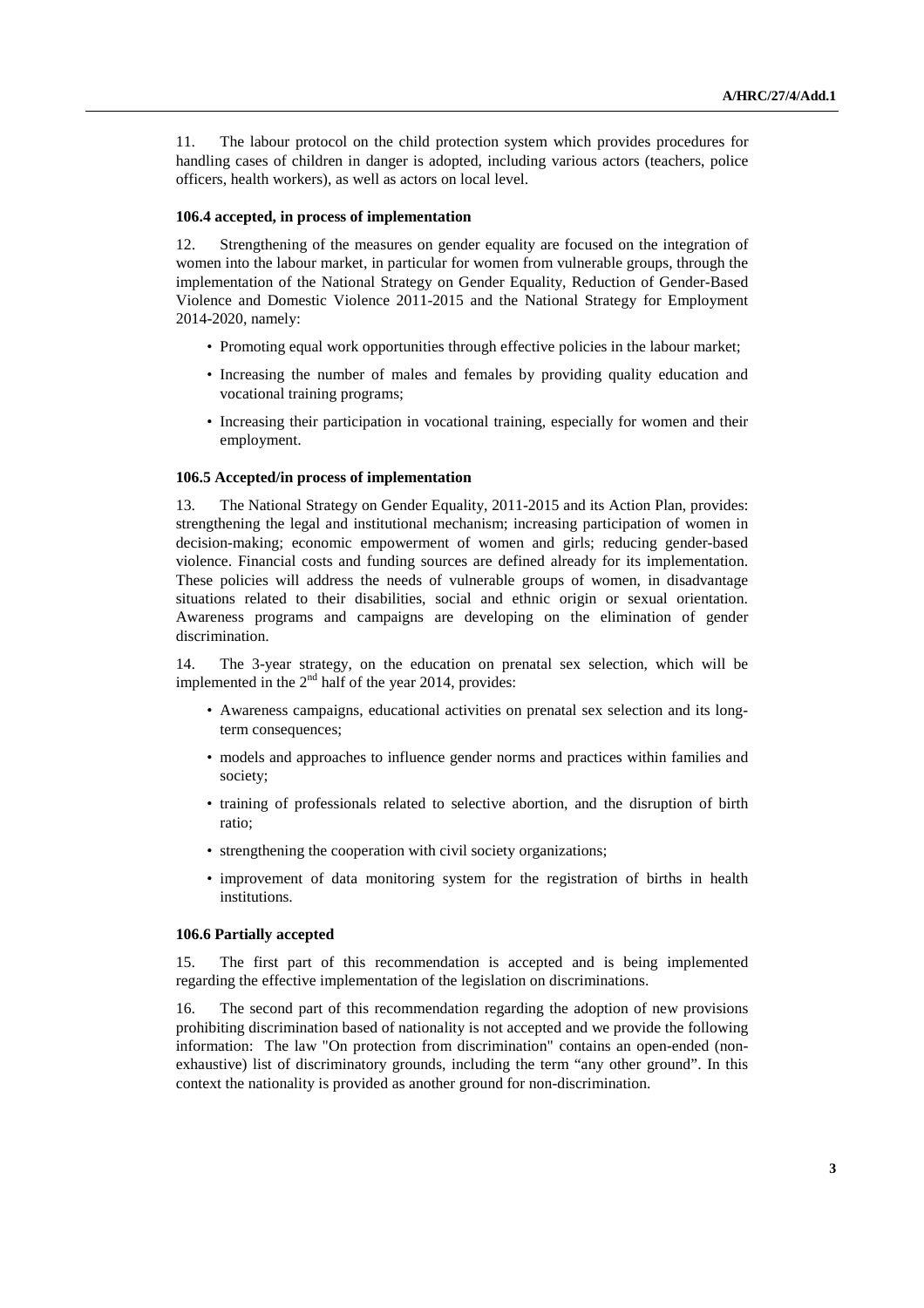17. The Albanian legislation on discriminations ensure effective protection from discrimination and from any form of conduct that encourages discrimination. The number of *ex-officio* investigations and the number of decisions on discrimination issued by Commissioner for Protection against Discrimination (CPD) is increased, and the court has started the implementation of the law.

# **106.7 Partially accepted**

18. The first part of recommendation is accepted regarding the discriminations against the Roma and Egyptian communities. The National Strategy on Roma minority and the National Action Plan of the Roma Inclusion Decade", provides measures regarding: education, health, social protection, social benefits, programs encouraging employment of the Roma, the vocational training, community services for Roma children, the integration of Roma street children, measures to prevent and combat trafficking, protection from violence, the economic aid program, social care services.

19. The second part of this recommendation regarding the minority status of "Egyptian community" is not accepted and we provide the following information.

20. The current attitude is that the "Egyptian community" is not recognized as a national or ethno-linguistic minority, based on objective and subjective criteria for the recognition of national minorities.

21. The issue of the minority status recognition of the "Egyptian community" will be considered and addressed by the Albanian authorities, in accordance with the international instruments for the protection of minorities, the Albanian legislation and the recommendations of international organizations.

#### **106.8, 106.9 Accepted/in process of implementation**

22. Amendments of Criminal Code in 2013 provide as criminal offences: "killing for revenge or blood feud", "serious threat of revenge or blood feud", "instigation for revenge" and the penal sanctions.

23. Recently was revised the Action Plan "On the prevention, detection, registering and combating criminal activities and the offences of murder for blood feud and revenge" in order to fight the blood feud phenomenon. A Special Unit for preventing and combating the criminal activity of murder for revenge and blood feud is established.

24. The education of children confined for revenge motives is guaranteed by the law "On Pre-University Education" and the Instruction "On the procedures for the education of isolated children". At local level, Regional Education Directorates and school departments cooperate with the local institutions to identify the isolated children and providing education and psycho- social services.

# **106.10 Accepted/in process of implementation**

25. The corporal punishment is not provided in the Criminal Code as a special provision, because actions related to it are provided as separate offences as: harassment, beating, insulting, torture, violence, maltreatment against children constitutes aggravating circumstances.

26. The law "On Protection of the Rights of the Child" guarantees the protection of children from corporal punishment, torture, humiliating and degrading treatment, violence, in any places, including schools, residential institutions, penitentiary institutions. According to the Law "On measures against violence in domestic relations", in the cases when any form of violence against children in family relationships is exercised, an emergency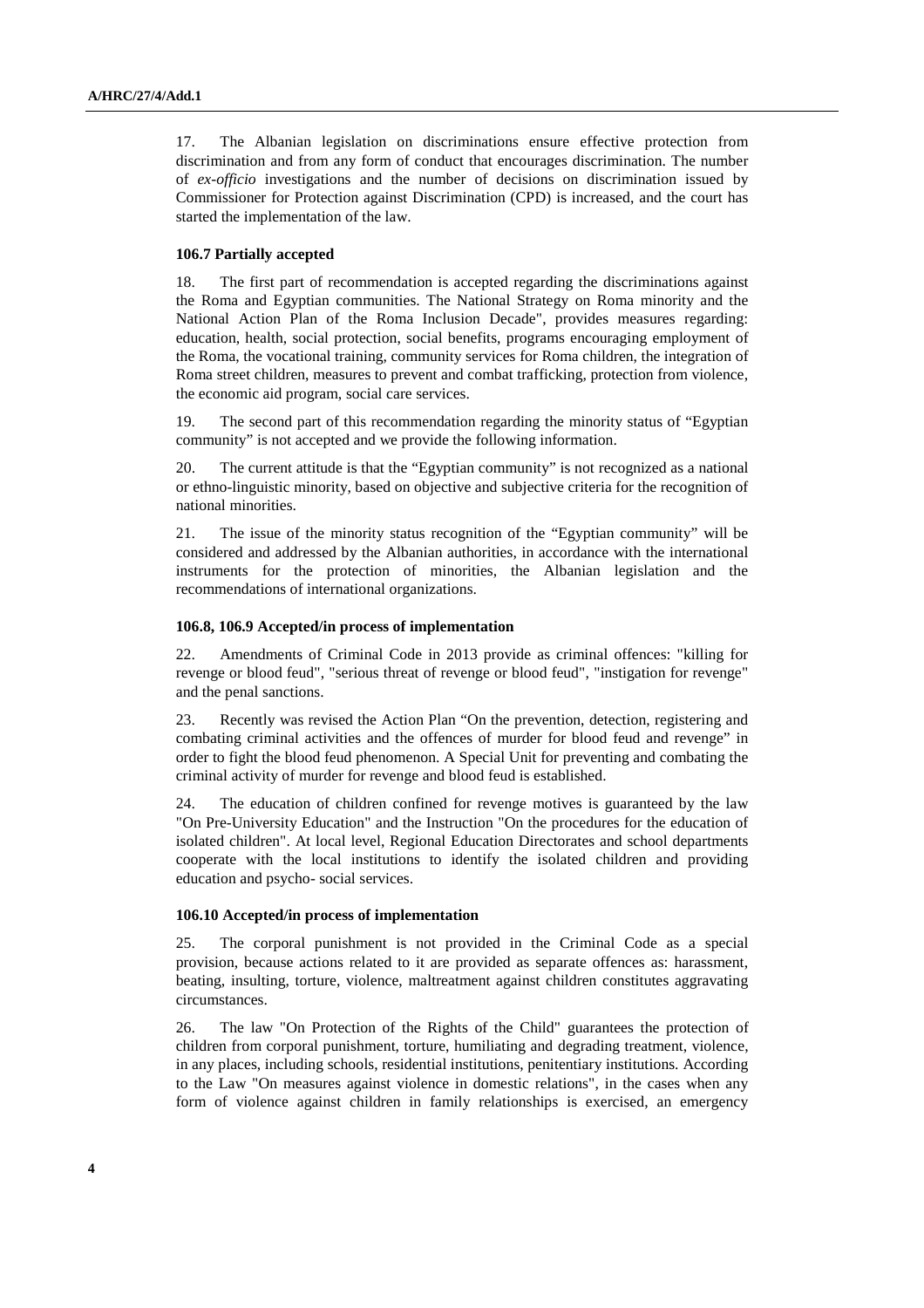protective order is requested and the court orders the immediate protection of the child, based on the best interests of the minor.

27. Activities for raising the public and parental awareness are provided to avoid this phenomenon, and violence against children. The reform of social services will consolidate practices that support the families and develop services for parents.

## **106.11 Accepted/in process of implementation**

28. According to the law "On measures against violence in family relations", the Police, the Prosecution Office have the right to demand a protection order of immediate protection for minors and sets the minimal deadline of 24 hours, for its issuance.

29. Amendments to the Criminal Code in 2013 provide the domestic violence as specific criminal offence. Committing the criminal offence during or after the issuance of court protection orders against domestic violence, is included in aggravated circumstance, which affects the severity of the penalty given to the perpetrator of the exerted violence.

30. The law "On legal assistance", provides the right to obtain legal assistance even for the victims of domestic violence.

31. Measures are foreseen for the implementation of the objectives and activities of National Strategy for Gender Equality, 2011-2015 and its Action Plan.

32. National Referral Mechanism of domestic violence which operates in 24 municipalities of the country aims at the multidisciplinary treatment of domestic violence.

33. During year 2014, it is envisaged the approval of amendments to the law "On legal aid", to increase transparency, efficiency, and to resolve the problems encountered during its implementation.

## **106.2, 106.12, 106.13, 106.14 Accepted/in process of implementation**

34. Amendments to Criminal Code in 2013, provided the solution to the issue of internal trafficking. Other provisions are included related to: non-punishment of victims of trafficking, punishment of those who benefit from the services of victims of trafficking, punishment of actions that facilitate the trafficking, provisions on prostitution exploitation in aggravating circumstances, reduction of sentences for justice collaborators and victims of trafficking.

35. Based on the law "On social assistance and services", victims of trafficking apart from the social services provided during their accommodation in shelters and re-integration centres benefit an economic aid after they come out from these centres until they are employed. Financial funds are provided for the economic assistance to victims of trafficking.

36. The National Action Plan to Combat Trafficking of Human Beings "and Action Plan for the Fight against Child Trafficking and Child Protection, Victims of Trafficking", provides measures against trafficking of persons and children. The National Referral Mechanism for victims/potential victims of trafficking is established and the Standard Operating Procedures for the Identification and Referral of Victims / Potential Victims of Trafficking" are adopted.

#### **106.15 Accepted/in process of implementation**

37. Amendments to the Criminal Code in 2013 provide child protection from prostitution and specifically exploitation of juvenile prostitution, as well as severing of criminal sanctions against perpetrators of this crime.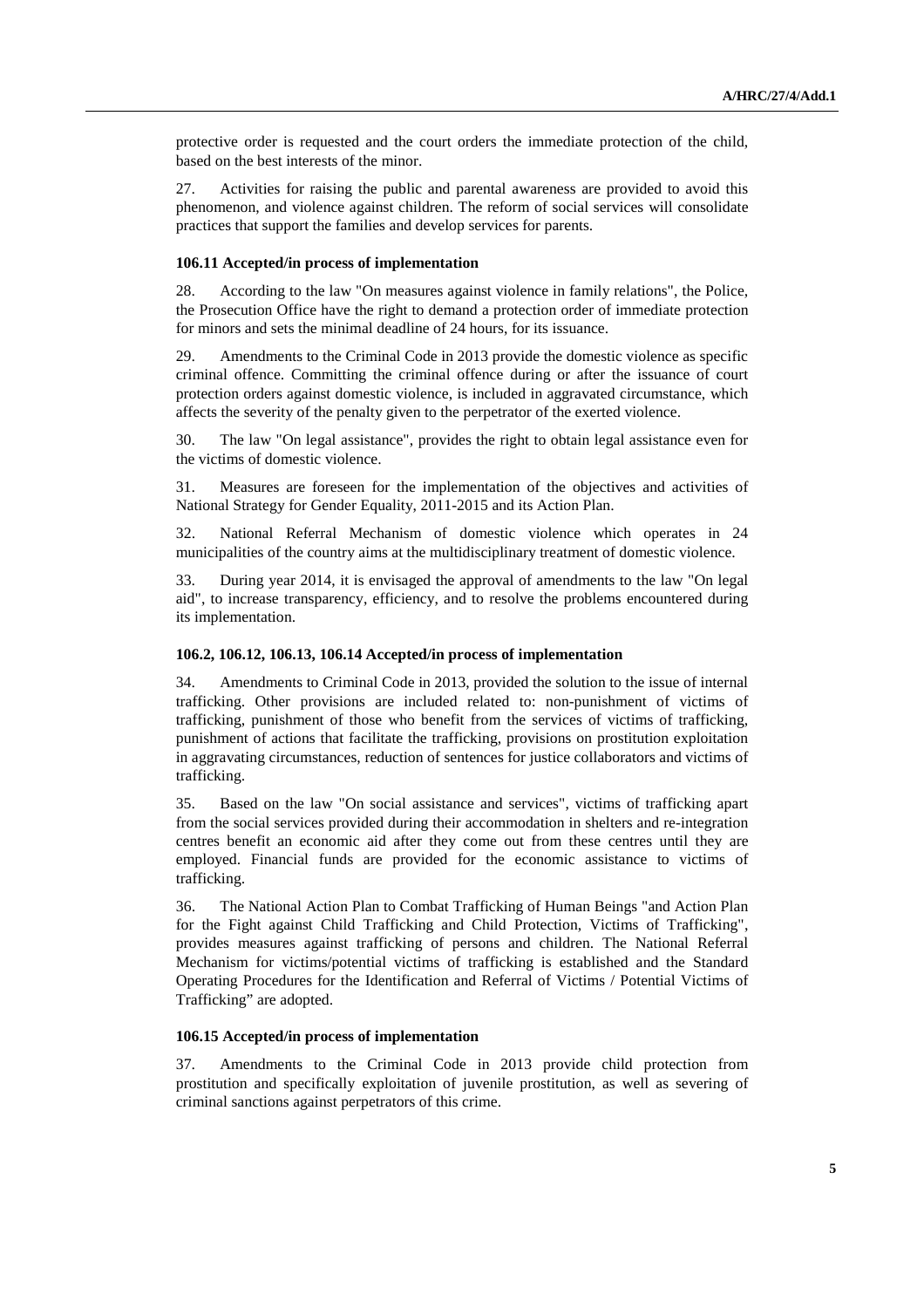#### **106.16 Accepted/in process of implementation**

38. The legislation guarantees the rights of persons arrested/convicted, including the right to have a lawyer and fair legal process.

39. During this period, measures were adopted to increase the efficiency of the investigative activity of the anti-corruption structures and the increase of criminal proceedings. Mechanisms for investigating the cases of corruption in the structures of the State Police have improved.

40. In April 2014, amendments have been approved to the Law "On the rights and treatment of prisoners and detainees." The Medium-Term Strategy for the Penitentiary System and its Action Plan has been designed, and its implementation will start in July 2014. This strategy provides a transparent, accountable and efficient system, the strengthening of the fight against corruption. In June 2014, was adopted a Medium Term Action Plan for the implementation of the recommendations related to system of prison, provided during the review of Albania in April 2014.

# **106.17 Accepted**

#### **106.18, 106.20, 106.23 Accepted**

41. Albania bases the minority recognition process on the historical tradition, as well as the criteria set by international conventions such as the objective criteria related to ethnic, cultural, religious, linguistic characteristics, from the rest of the population of this group, and the criterion that implies personal choice. The Greek, Macedonian and Serbian-Montenegrin minorities are recognized as national minorities, and Roma and Aromanian/Vllah as ethno-linguistic minorities.

42. Albanian constitution and the legislation guarantees the right of persons belonging to minorities to freely express, their ethnic, cultural, religious and linguistic affiliation, as well the right to education in their mother tongue and to preserve their national, cultural, religious identity.

43. Albanian institutions are committed to implement the recommendations contained in the resolution of the Committee of Ministers of the Council of Europe (adopted in February 2014). In the *road map* (adopted in May 2014) on the fulfilment of the five priorities of the European Commission are foreseen measures for the protection of minorities. In this framework a Working Group is established with representatives of central institutions and independent institutions in order to evaluate the existing legal and policy framework for the protection of minorities and to present proposals related the improvement of legal framework and policies for minorities.

#### **106.19. Accepted**

44. The form of the census conducted in 2011 included also an optional question on ethnicity, in accordance with the principle of self-declaration. This question offered the option to indicate one ethnic group or to declare the preference to not answer. According to census data, the percentage of persons belonging to minorities is estimated 1.4% of the total population residing in the territory of Albania.

#### **106.21. Partially accepted**

45. The first part of this recommendation "abolish any possible legal grounds for differentiated treatment between national and ethno-linguistic minorities" is not accepted and we provide the following information.